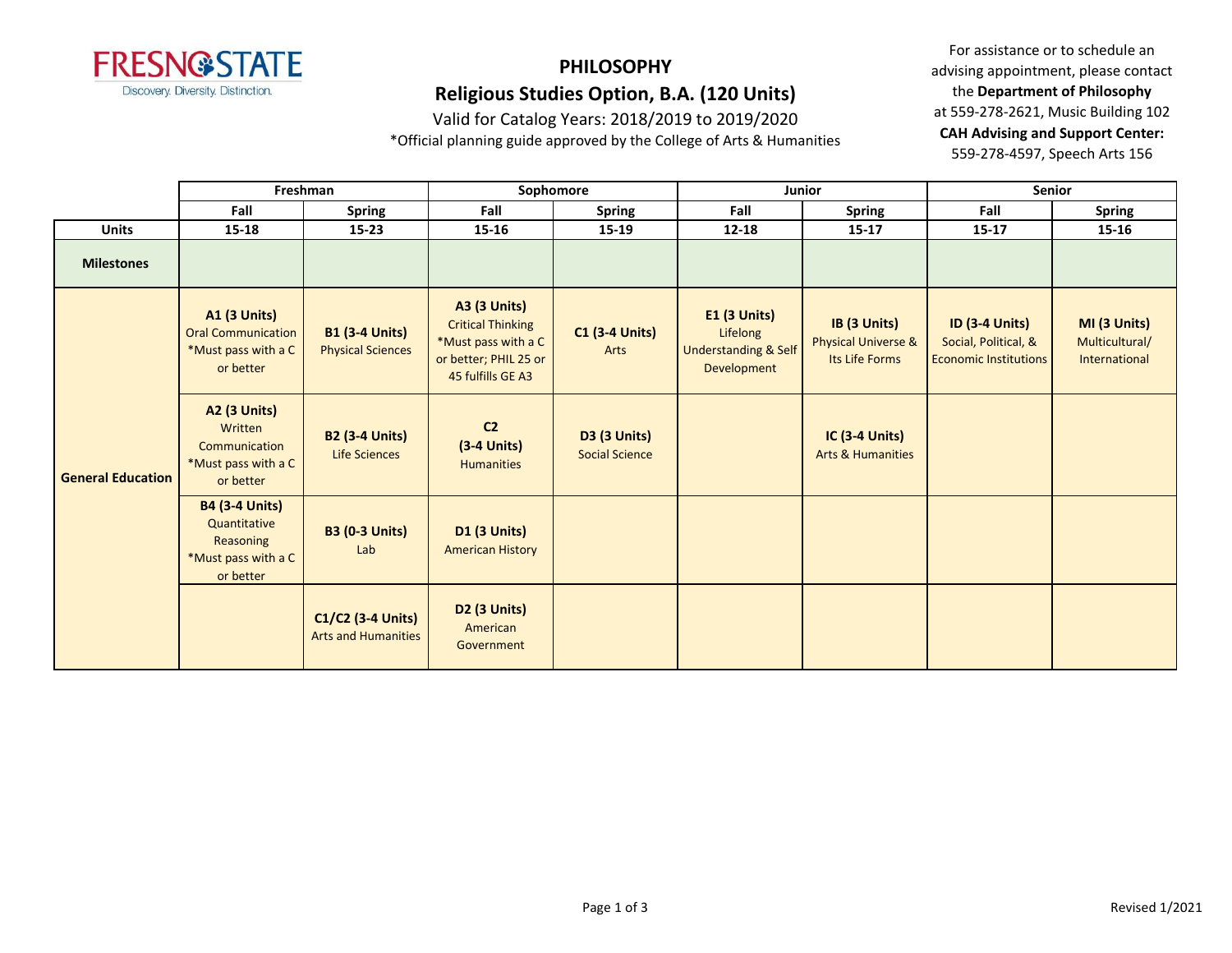

Valid for Catalog Years: 2018/2019 to 2019/2020 \*Official planning guide approved by the College of Arts & Humanities

|                                                               |                 | Freshman<br>Sophomore |                                                                                                                                                         |                 | Junior                                                                                                                             | <b>Senior</b>                                   |                                                                                 |                                                                                                                                                                           |  |
|---------------------------------------------------------------|-----------------|-----------------------|---------------------------------------------------------------------------------------------------------------------------------------------------------|-----------------|------------------------------------------------------------------------------------------------------------------------------------|-------------------------------------------------|---------------------------------------------------------------------------------|---------------------------------------------------------------------------------------------------------------------------------------------------------------------------|--|
|                                                               | Fall            | <b>Spring</b>         | Fall                                                                                                                                                    | Spring          | Fall                                                                                                                               | <b>Spring</b>                                   | Fall                                                                            | <b>Spring</b>                                                                                                                                                             |  |
| <b>Units</b>                                                  | $15 - 18$       | $15 - 23$             | $15 - 16$                                                                                                                                               | $15 - 19$       | $12 - 18$                                                                                                                          | $15 - 17$                                       | $15-17$                                                                         | $15 - 16$                                                                                                                                                                 |  |
| <b>Major</b>                                                  |                 |                       | PHIL 25 (3 Units)<br><b>OR</b><br>PHIL 45 (3 Units)<br><b>OR</b><br><b>PHIL 145 (3 Units)</b><br>[Pre-Req: PHIL 25, 45,<br>or<br>instructor permission] |                 | HIST 103, 116;<br><b>ANTH 116W; SOC</b><br>169; or WS 148<br>(3 Units)<br>*See course catalog<br>for prerequisite<br>requirements" | PHIL 101, 103, 104,<br>105, or 107<br>(3 Units) | <b>PHIL 131</b><br>(3 Units)<br>[Pre-Req: GE<br>Foundation &<br>Breadth Area D] | <b>PHIL 170T</b><br>(3 Units)<br>*See course catalog<br>for prerequisite<br>requirements<br>OR<br><b>PHIL 172T</b><br>(3 Units)<br>[Pre-Req: One UD<br>philosophy course] |  |
|                                                               |                 |                       |                                                                                                                                                         |                 | PHIL 133W or 134<br>(3 Units)                                                                                                      | <b>UD Philosophy</b><br>Course<br>(3 Units)     | <b>PHIL 130</b><br>(3 Units)                                                    | PHIL 136, 137 or<br>138<br>(3 Units)                                                                                                                                      |  |
|                                                               |                 |                       |                                                                                                                                                         |                 |                                                                                                                                    |                                                 | PHIL 139 or 158<br>(3 Units)                                                    | <b>UD Philosophy</b><br><b>Course</b><br>(3 Units)                                                                                                                        |  |
| <b>Additional</b><br><b>Graduation</b><br><b>Requirements</b> | <b>Elective</b> | <b>Elective</b>       |                                                                                                                                                         | <b>Elective</b> | <b>UDWS (0-4 Units)</b><br>*Upper Division<br><b>Writing Exam</b><br>OR "W" Course (must<br>pass with a C or<br>better)            | <b>Elective</b>                                 | <b>Elective</b>                                                                 | MI (3 Units)<br>Multicultural/<br>International                                                                                                                           |  |
|                                                               | <b>Elective</b> | <b>Elective</b>       |                                                                                                                                                         | <b>Elective</b> | <b>Elective</b>                                                                                                                    |                                                 |                                                                                 | <b>Elective</b>                                                                                                                                                           |  |
|                                                               |                 |                       |                                                                                                                                                         | <b>Elective</b> |                                                                                                                                    |                                                 |                                                                                 |                                                                                                                                                                           |  |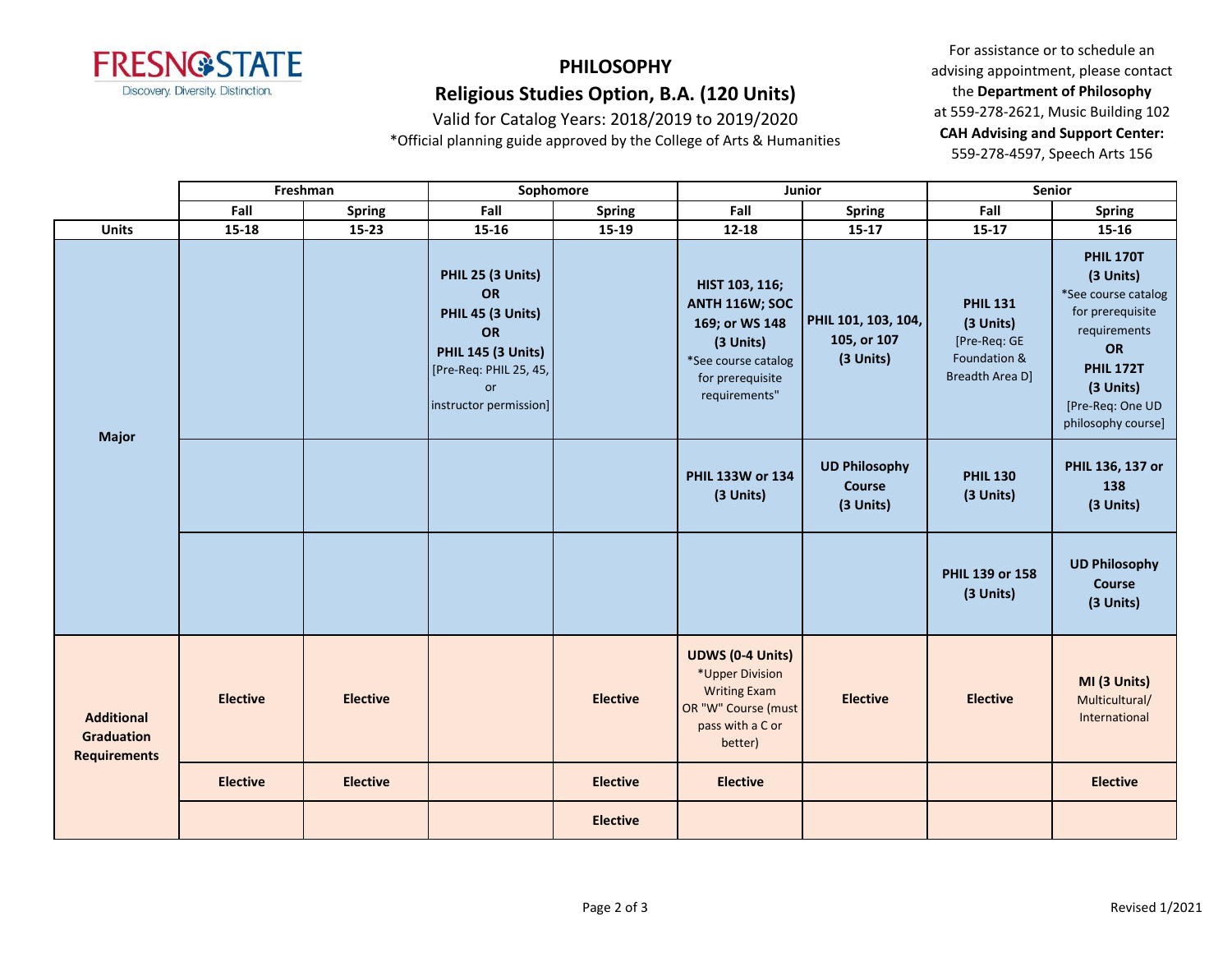

#### Valid for Catalog Years: 2018/2019 to 2019/2020

\*Official planning guide approved by the College of Arts & Humanities

For assistance or to schedule an advising appointment, please contact the **Department of Philosophy** at 559-278-2621, Music Building 102 **CAH Advising and Support Center:**  559-278-4597, Speech Arts 156

|              | Freshman |               | Sophomore |               | Junior    |                  | <b>Senior</b> |               |
|--------------|----------|---------------|-----------|---------------|-----------|------------------|---------------|---------------|
|              | Fall     | <b>Spring</b> | Fall      | <b>Spring</b> | Fall      | <b>Spring</b>    | Fall          | <b>Spring</b> |
| <b>Units</b> | 15-18    | 15-23         | 15-16     | 15-19         | $12 - 18$ | 4.5.4.7<br>13-T) | 15-17         | 15-16         |

#### **FOOTNOTES:**

**Prerequisites/Corequisites:** Other restrictions may apply. Please see your course catalog for detailed prerequisite/corequisite requirements.

**Grade Requirements:** CR/NC grading is not permitted in courses used to fulfill the Philosophy major requirements.

**T Courses:** Visit the Philosophy Department office or your faculty adviser for the list of approved T classes for the major.

General Education: Units in this area may be used toward a double major or minor. Consult the appropriate department chair, program coordinator, or faculty adviser for further information.

**Electives (36-39 units):** Units in this area may be used toward a double major or minor. Students must earn a minimum of 120 units total to graduate. The number of required elective units may vary, depending on the amount of units earned from major and GE courses.

**Upper Division Writing Skills requirement (UDWS):** All undergraduate students must demonstrate competency in writing skills by passing the Upper Division Writing Exam (UDWE) or by obtaining a C or better in an approved upper division writing course, identified by the letter "W."

\*Students intending to pursue graduate study in philosophy, law, or religious studies should seek a faculty adviser's help in planning adequate preparation.

Substitutions: If substitutions/exceptions/waivers are made for any major courses that also meet GE and/or the Multicultural/International graduation requirement, the student is responsible for completing additional courses to satisfy the respective areas (GE and/or MI). This also includes the upperdivision writing requirement.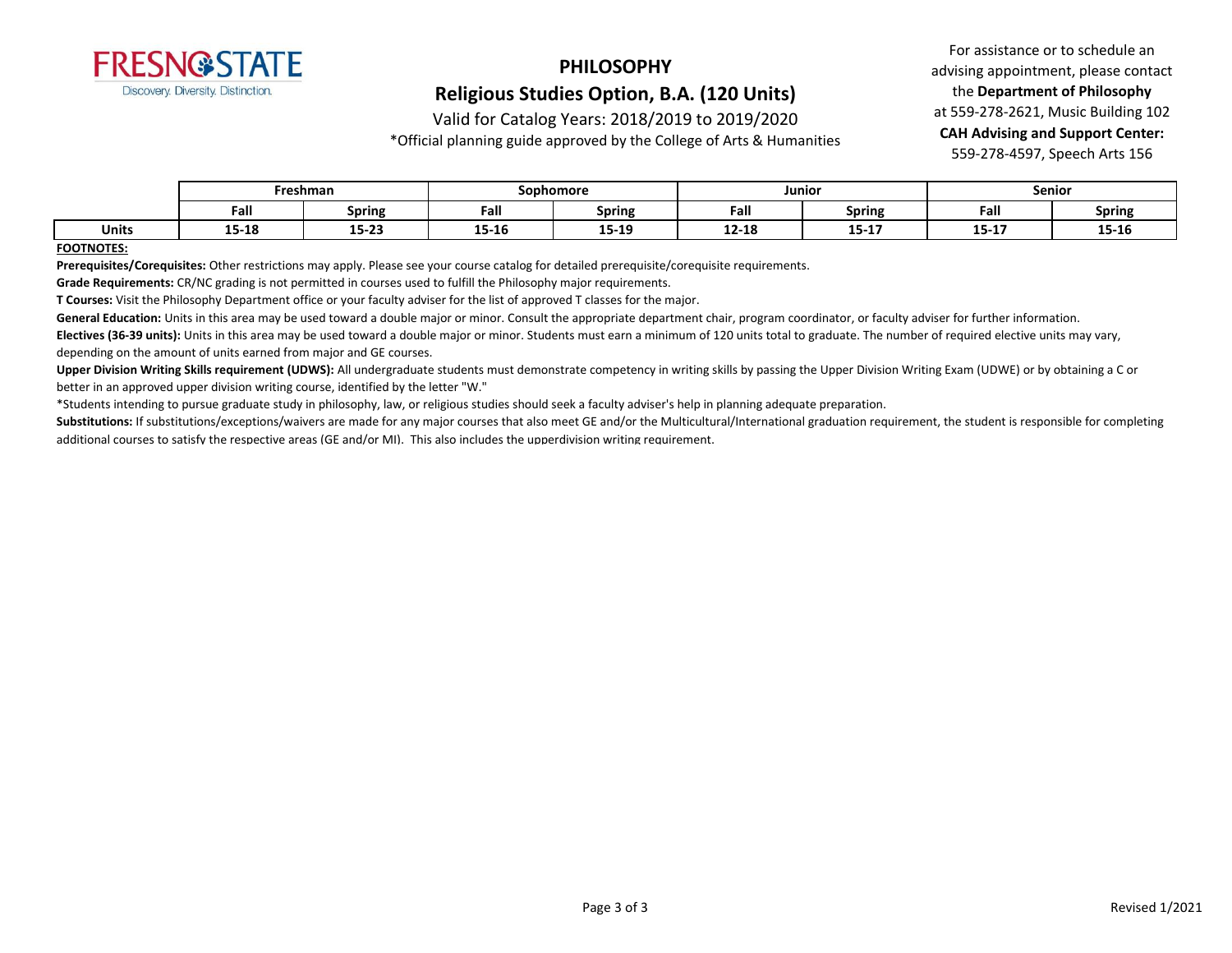

Valid for Catalog Years: 2012/2013 to 2017/2018

\*Official planning guide approved by the College of Arts & Humanities

|                             | Freshman                                                                                   |                                                   | Sophomore                                                                                                            |                                              |                                                                              | Junior                                                           | <b>Senior</b>                                                                 |                                                 |
|-----------------------------|--------------------------------------------------------------------------------------------|---------------------------------------------------|----------------------------------------------------------------------------------------------------------------------|----------------------------------------------|------------------------------------------------------------------------------|------------------------------------------------------------------|-------------------------------------------------------------------------------|-------------------------------------------------|
|                             | Fall                                                                                       | <b>Spring</b>                                     | Fall                                                                                                                 | <b>Spring</b>                                | Fall                                                                         | <b>Spring</b>                                                    | Fall                                                                          | <b>Spring</b>                                   |
| <b>Units</b>                | $15 - 18$                                                                                  | $15 - 23$                                         | 15-16                                                                                                                | 15-19                                        | $12 - 18$                                                                    | $15 - 17$                                                        | $15 - 17$                                                                     | 15-16                                           |
| General<br><b>Education</b> | <b>A1 (3 Units)</b><br><b>Oral Communication</b><br>*Must pass with a C or<br>better       | <b>B1 (3-4 Units)</b><br><b>Physical Sciences</b> | <b>A3 (3 Units)</b><br><b>Critical Thinking</b><br>*Must pass with a C<br>or better; PHIL 25 or<br>45 fulfills GE A3 | <b>C1 (3-4 Units)</b><br>Arts                | $E1$ (3 Units)<br>Lifelong<br><b>Understanding &amp;</b><br>Self Development | IB (3 Units)<br><b>Physical Universe &amp;</b><br>Its Life Forms | <b>ID (3-4 Units)</b><br>Social, Political, &<br><b>Economic Institutions</b> | MI (3 Units)<br>Multicultural/<br>International |
|                             | <b>A2 (3 Units)</b><br><b>Written Communication</b><br>*Must pass with a C or<br>better    | <b>B2 (3-4 Units)</b><br>Life Sciences            | C <sub>2</sub><br>$(3-4$ Units)<br><b>Humanities</b>                                                                 | <b>D3 (3 Units)</b><br><b>Social Science</b> |                                                                              | IC $(3-4$ Units)<br><b>Arts &amp; Humanities</b>                 |                                                                               |                                                 |
|                             | <b>B4 (3-4 Units)</b><br><b>Quantitative Reasoning</b><br>*Must pass with a C or<br>better | <b>B3 (0-3 Units)</b><br>Lab                      | <b>D1 (3 Units)</b><br><b>American History</b>                                                                       |                                              |                                                                              |                                                                  |                                                                               |                                                 |
|                             |                                                                                            | C1/C2 (3-4 Units)<br><b>Arts and Humanities</b>   | <b>D2 (3 Units)</b><br>American<br>Government                                                                        |                                              |                                                                              |                                                                  |                                                                               |                                                 |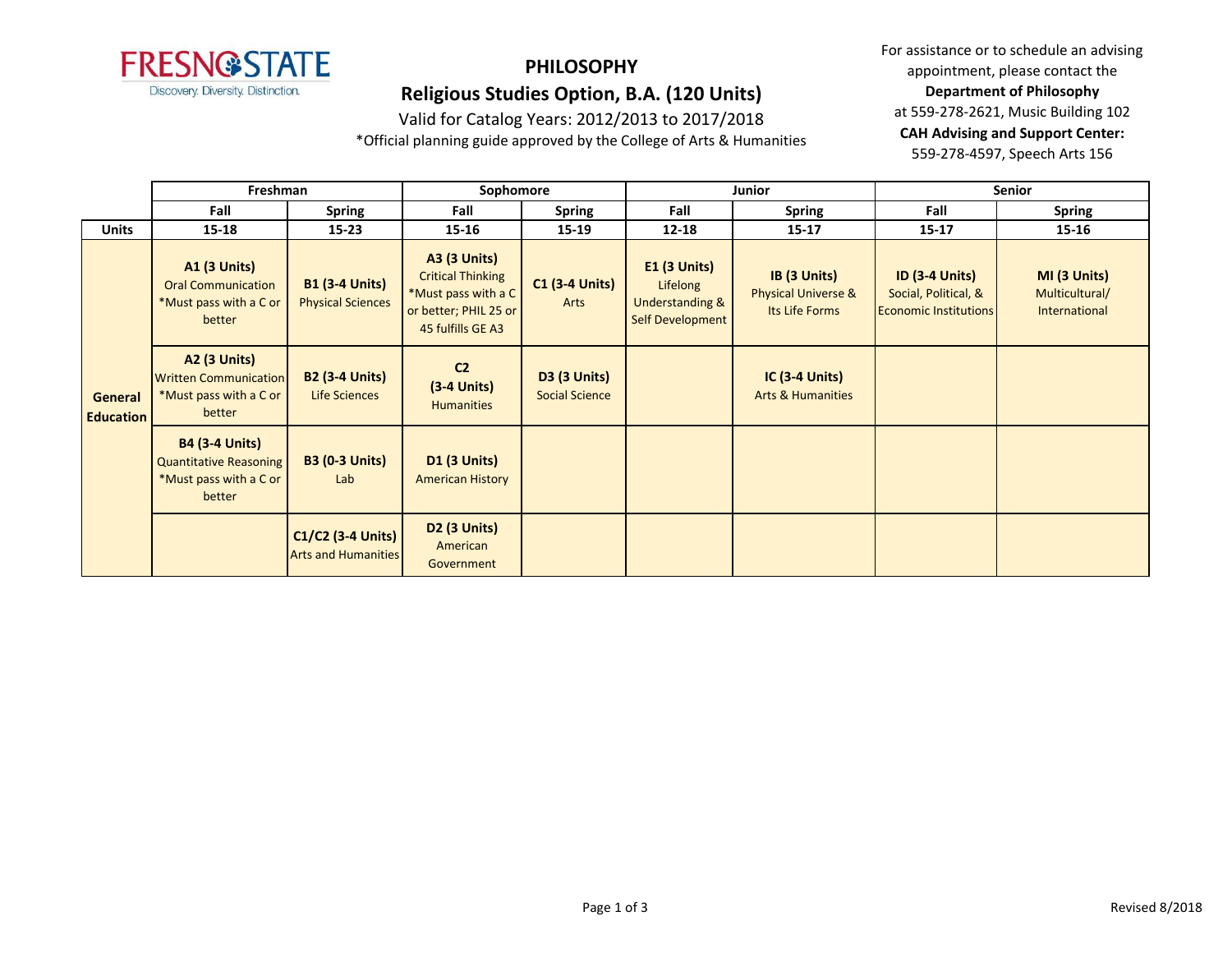

Valid for Catalog Years: 2012/2013 to 2017/2018

\*Official planning guide approved by the College of Arts & Humanities

|                  | Freshman        |                 | Sophomore                                                                                                                                           |                 |                                                                                                                                                   | Junior                                       | Senior                                                                              |                                                                                                                                                   |
|------------------|-----------------|-----------------|-----------------------------------------------------------------------------------------------------------------------------------------------------|-----------------|---------------------------------------------------------------------------------------------------------------------------------------------------|----------------------------------------------|-------------------------------------------------------------------------------------|---------------------------------------------------------------------------------------------------------------------------------------------------|
|                  | Fall            | <b>Spring</b>   | Fall                                                                                                                                                | <b>Spring</b>   | Fall                                                                                                                                              | <b>Spring</b>                                | Fall                                                                                | <b>Spring</b>                                                                                                                                     |
| <b>Units</b>     | $15 - 18$       | $15 - 23$       | $15 - 16$                                                                                                                                           | $15-19$         | $12 - 18$                                                                                                                                         | $15-17$                                      | $15-17$                                                                             | $15 - 16$                                                                                                                                         |
| <b>Major</b>     |                 |                 | PHIL 25 (3 Units)<br><b>OR</b><br>PHIL 45 (3 Units)<br>OR<br><b>PHIL 145 (3 Units)</b><br>[Pre-Req: PHIL 25,<br>45, or<br>instructor<br>permission] |                 | HIST 103, 116;<br><b>ANTH 116W;</b><br><b>SOC 169; or WS</b><br>148<br>$(3$ Units)<br>*See course<br>catalog for<br>prerequisite<br>requirements" | PHIL 101, 103, 104,<br>105, or 107 (3 Units) | <b>PHIL 131 (3 Units)</b><br>[Pre-Req: GE<br>Foundation &<br><b>Breadth Area D]</b> | PHIL 170T (3 Units)<br>*See course catalog for<br>prerequisite requirements<br>OR<br>PHIL 172T(3 Units)<br>[Pre-Req: One UD<br>philosophy course] |
|                  |                 |                 |                                                                                                                                                     |                 | PHIL 133W or<br>134 (3 Units)                                                                                                                     | <b>UD Philosophy Course</b><br>(3 Units)     | <b>PHIL 130 (3 Units)</b>                                                           | PHIL 136, 137 or 138<br>(3 Units)                                                                                                                 |
|                  |                 |                 |                                                                                                                                                     |                 |                                                                                                                                                   |                                              | PHIL 139 or 158<br>(3 Units)                                                        | <b>UD Philosophy Course</b><br>(3 Units)                                                                                                          |
| <b>Electives</b> | <b>Elective</b> | <b>Elective</b> |                                                                                                                                                     | <b>Elective</b> | <b>UDWS (0-4</b><br>Units)<br>*Upper Division<br><b>Writing Exam</b><br>OR "W" Course<br>(must pass with a<br>Cor hetter)                         | <b>Elective</b>                              | <b>Elective</b>                                                                     | <b>Elective</b>                                                                                                                                   |
|                  | <b>Elective</b> | <b>Elective</b> |                                                                                                                                                     | <b>Elective</b> | <b>Elective</b>                                                                                                                                   |                                              |                                                                                     |                                                                                                                                                   |
|                  |                 |                 |                                                                                                                                                     | <b>Elective</b> |                                                                                                                                                   |                                              |                                                                                     |                                                                                                                                                   |